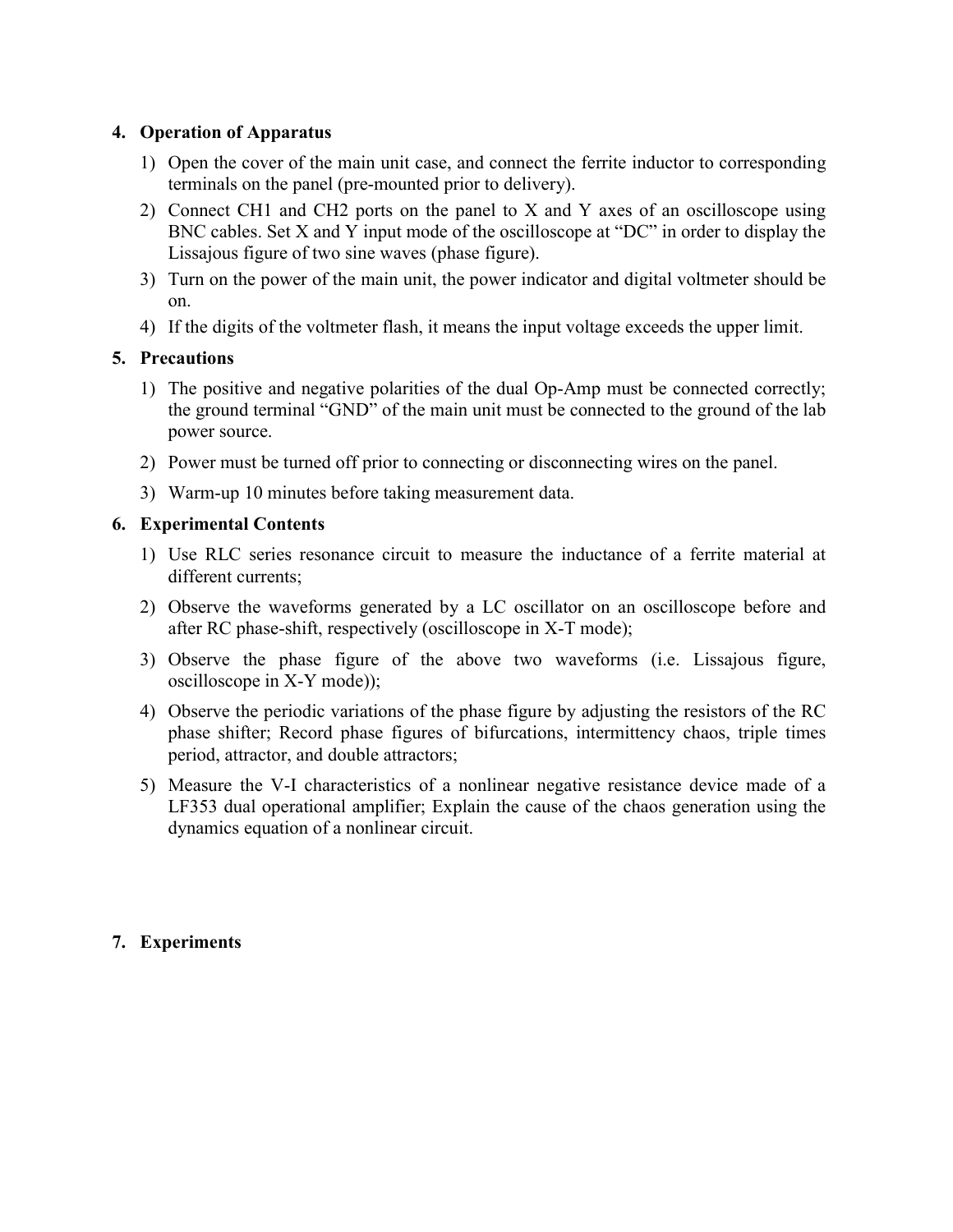

#### A. Observation of period-doubling bifurcation and chaos in nonlinear circuits

Figure 5 Wiring schematic of experiment A

- a) Connect wires on the panel per Figure 5 and connect CH1 and CH2 to X and Y of the oscilloscope, respectively;
- b)  $R_0$  consists of two variable resistors in serial,  $W_1$  and  $W_2$ .  $W_1$  is for coarse adjustment while  $W_2$  for fine adjustment. Adjust  $W_1$  and  $W_2$  ( $R_0 = W_1 + W_2$ ) while observing Lissajous figure (phase figure) on oscilloscope;
- c) Adjust  $R_0$  from large to small while depicting period bifurcation and chaos of the phase figure; (Note: turn in count-clockwise direction to decease resistance.)
- d) Using P as the period of a ring phase figure, observe and record phase figures:  $2P$ ,  $4P$ , intermittent chaos, 3P, single-attractor (chaos), and double attractors (chaos).

## B. Measurement of V-I characteristic of active nonlinear negative resistance element

- a) Connect circuit per Figure 6;
- b) Gradually increase resistance of the resistance box from small (e.g. 500  $\Omega$ ) to large (e.g. 500K Ω), record voltage readings from the voltmeter at various resistances (note:  $V<0$ );
- c) Acquire current-voltage characteristics of the nonlinear circuit using the recorded data;
- d) Plot  $I-V$  graph with least square curve fitting;
- e) Understand the concept of negative resistance from the I-V curve.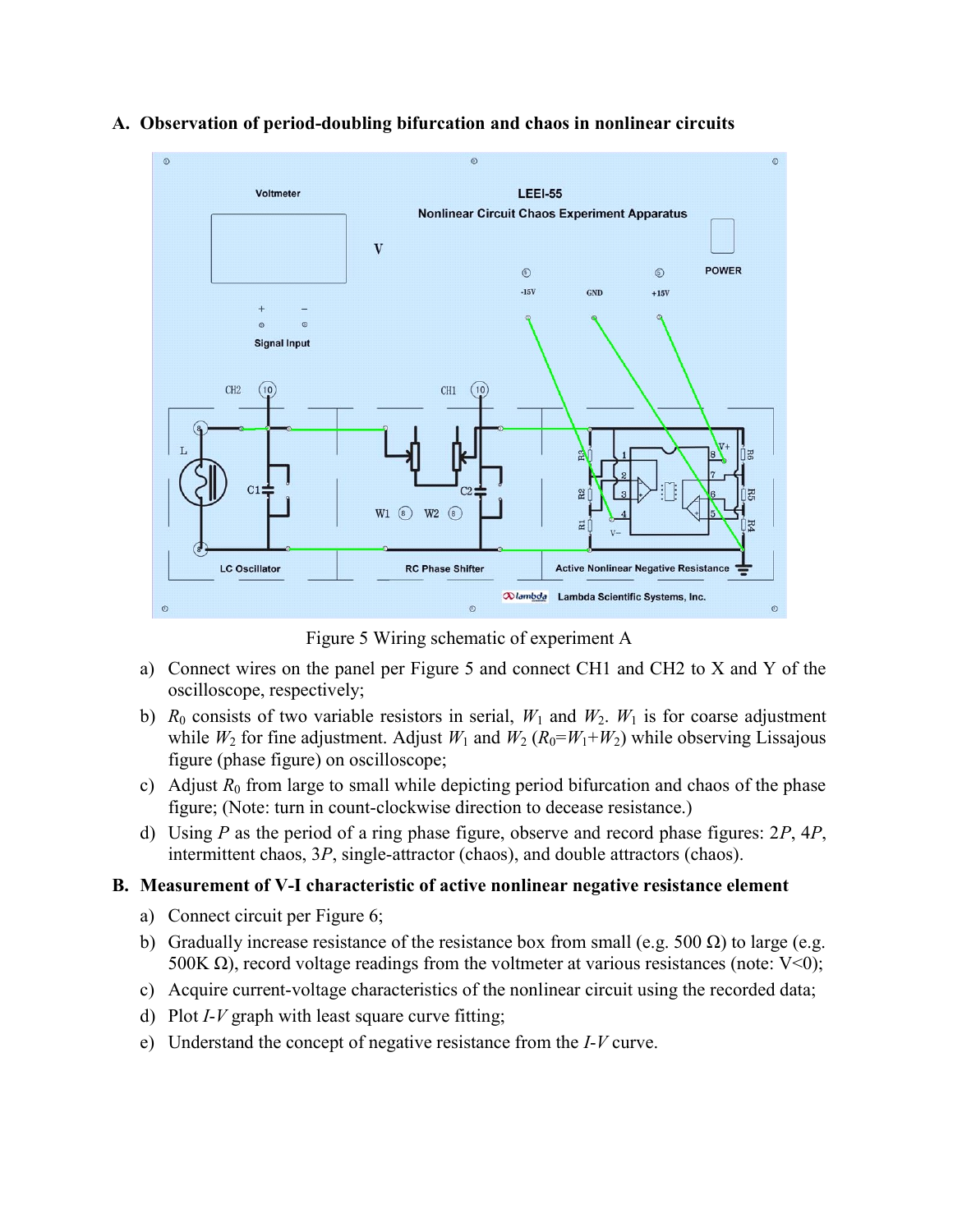

Figure 6 Wiring schematic of experiment B

## C. Measurement of the inductance of a Ferrite inductor

- 1) There are two options for selecting inductor  $L:$  i) use the built-in ferrite inductor or ii) user makes the inductor using included ferrite core and frame by winding 70-75 turns of copper wire, and scrape off paints of the two leads for good contact.
- 2) Measure the inductance of the inductor using series resonance method (see Fig. 8). Connect the inductor and resistance box (set at 30  $\Omega$ ) in series, then connect a low frequency signal generator. Measure the voltage between the two ends of the resistance box using the oscilloscope and adjust the frequency of the sine wave signal to achieve the maximum voltage value on the resistance box, while measuring the current, I, flowing through the resistance box. Measure the inductance of the inductor when the current reaches 5 mA (effective value).

## 8. Example of Data Recording and Processing

Note: The following data are for reference only, not the criteria for apparatus performance:

## A. Observation of period-doubling bifurcation and chaos

1) Refer to Figure 5 to connect circuit. Set  $R_0$  (i.e.  $1/g$  or  $W_1+W_2$ ) at a certain large value, now, Lissajous figure should appear on the oscilloscope (with X-Y mode), as shown in Figure 7 (a). Use X-t and Y-t scanning mode for the oscilloscope, two sine waveforms with some phase shift (phase difference) can be observed.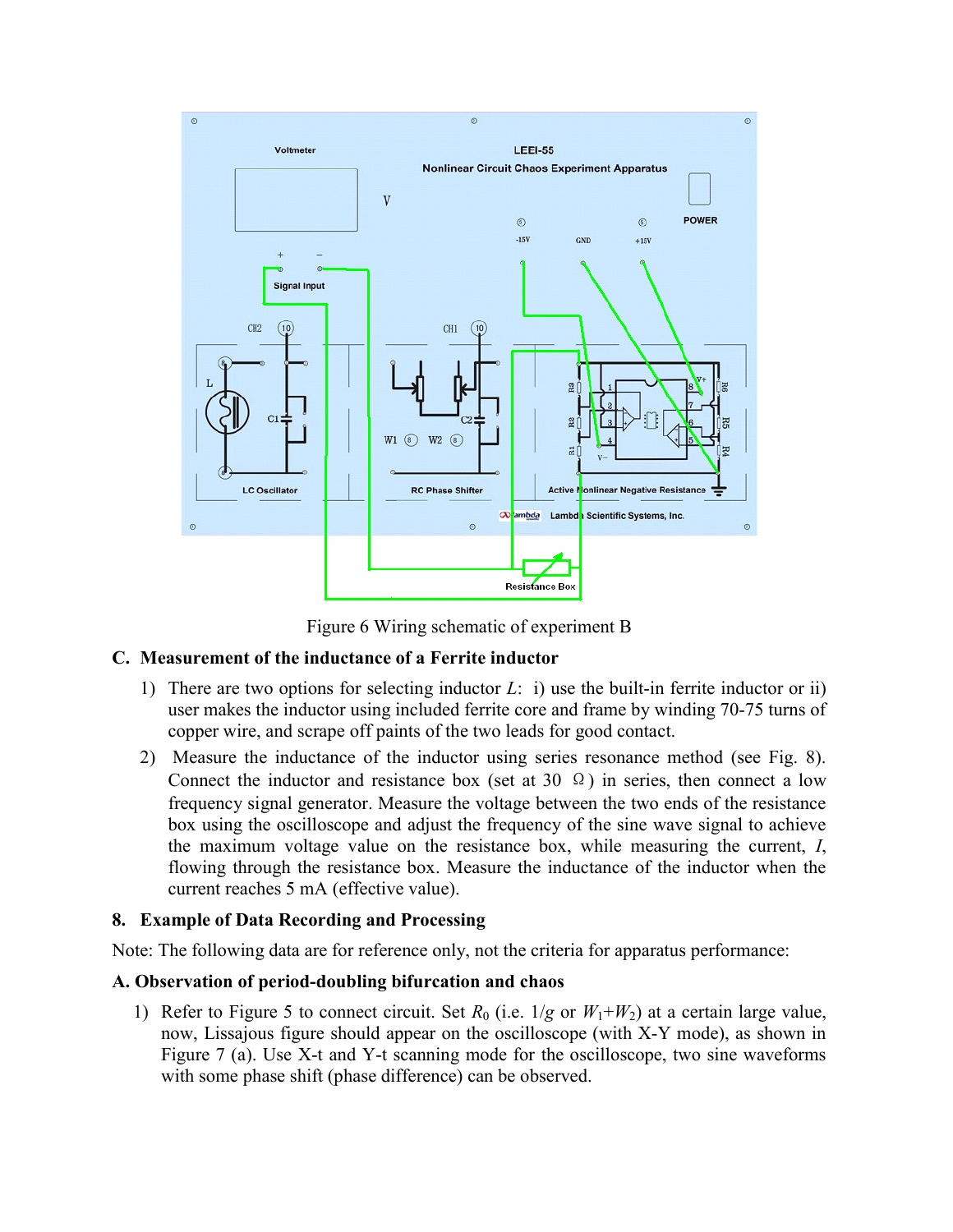- 2) Gradually reduce  $1/g$  value, and two split rings should emerge, known as the bifurcation phenomenon, that is, the original one time period becomes two time period, as shown in the Lissajous figure in Figure 7 (b).
- 3) Continuously reduce  $1/g$  value, 4 times as shown in Figure 7 (c), 8 times, and 16 times periods, and alternative intermittency chaos phenomena should all appear. Intermittency chaos is shown in Figure 7 (d).
- 4) Reduce 1/g further, 3 times period should appear, as shown in Figure 7 (e). According to Yorke's famous assertion, "3 times period means chaos," indicating that chaos will occur in the circuit soon.
- 5) Continuously reduce  $1/g$ , single attractor occurs, as shown in Figure 7 (f).
- 6) Continuously reduce  $1/g$ , double attractors occur, as shown in Figure 7 (g).



(e) Three times period

(f) Single attractor

(g) Double attractors (1)



(h) Double attractors (2)

Figure 7 Serial figures of multi-period bifurcation

# B. Measurement of V-I characteristic of active nonlinear resistor

| U(V)     | $R(\Omega)$ | I(mA) | U(V)      | $R(\Omega)$ | I(mA) |
|----------|-------------|-------|-----------|-------------|-------|
| $-0.010$ | 600.0       | 0.017 | $-6.000$  | 1944.7      | 3.085 |
| $-0.100$ | 1162        | 0.086 | $-7.004$  | 2042.7      | 3.918 |
| $-0.200$ | 1230.2      | 0.163 | $-9.004$  | 2077.3      | 4.334 |
| $-0.400$ | 1267.7      | 0.316 | $-10.007$ | 2105.6      | 4.753 |
| $-0.601$ | 1280.1      | 0.469 | $-10.801$ | 2124.5      | 5.084 |
| $-0.802$ | 1287.3      | 0.623 | $-11.002$ | 2178.9      | 5.168 |
| $-1.004$ | 1291.3      | 0.778 | $-11.202$ | 2148.0      | 5.215 |
| $-1.196$ | 1293.8      | 0.924 | $-11.401$ | 2400.0      | 4.750 |
| $-1.395$ | 1295.7      | 1.077 | $-11.601$ | 2840.0      | 4.085 |
| $-1.600$ | 1297.1      | 1.234 | $-11.802$ | 3500.0      | 3.372 |
| $-1.800$ | 1344.4      | 1.339 | $-12.001$ | 4550.0      | 2.638 |
| $-2.000$ | 1405.4      | 1.423 | $-12.403$ | 11000.0     | 1.128 |
| $-4.000$ | 1774.0      | 2.255 | $-12.600$ | 32000.0     | 0.394 |
| $-5.000$ | 1872.7      | 2.670 |           |             |       |

Table 1 V-I characteristic of active nonlinear resistor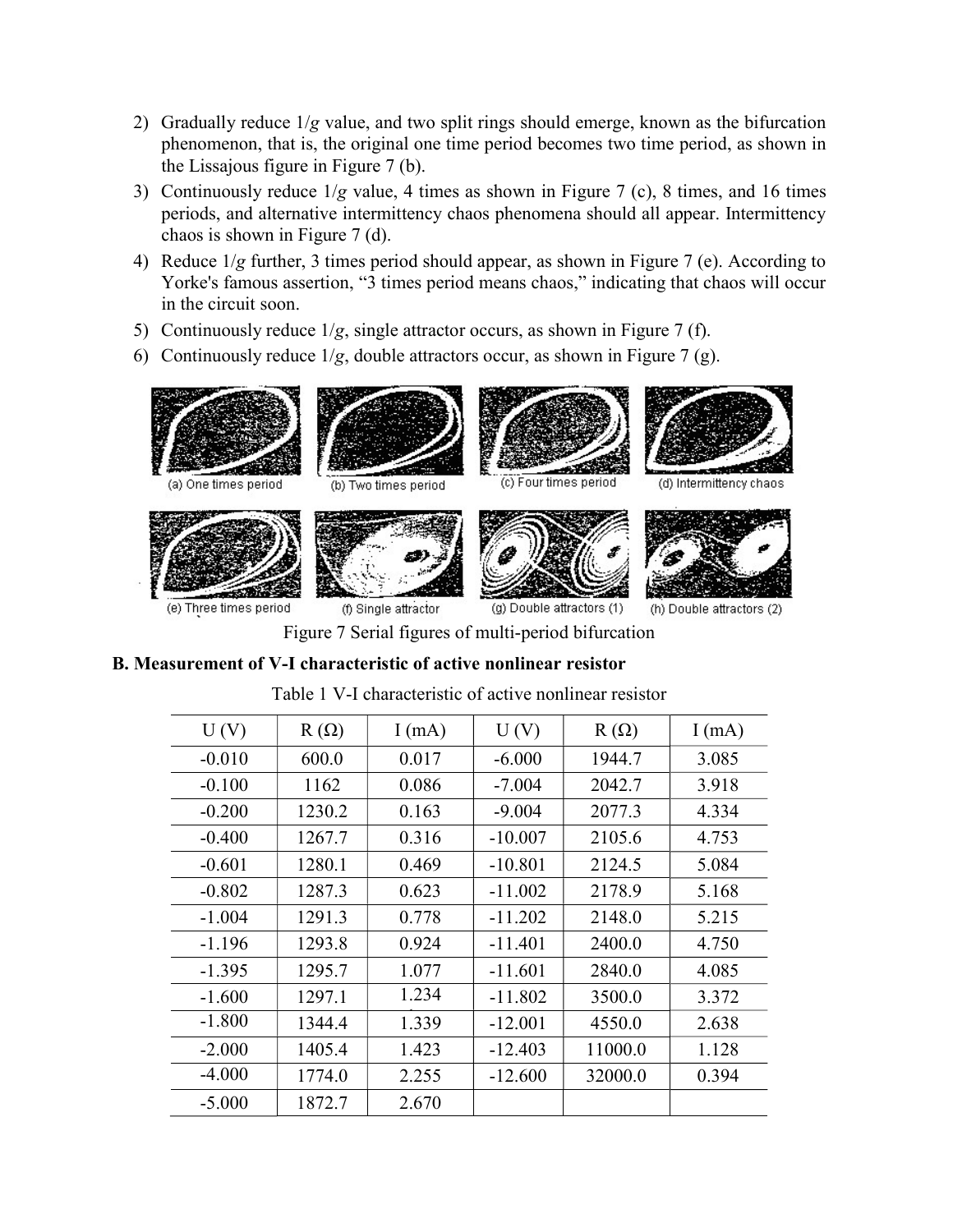By dividing the data in Table 1 into 3 segments and conducting linear curve-fitting for each segment based on a linear equation  $I = A V + B$ , the following parameters are achieved:

For U from -0.200 V to -1.600 V,  $A_1$  = -7.649×10<sup>-4</sup> A/V,  $B_1$ =9.547×10<sup>-3</sup> mA, r=0.99999. For U from -2.000 V to -10.007 V, A<sub>2</sub> = -4.157×10<sup>-4</sup> A/V, B<sub>2</sub>=0.592 mA, r=0.99999. For U from -11.202 V to -12.600 V,  $A_3$  = -3.526×10<sup>-3</sup> A/V,  $B_3$ =44.90 mA, r=0.9985.

Here,  $A$  represents the slope of a straight line,  $B$  is the intercept, and  $r$  is correlation coefficient. The intersections of the three lines are as follows:  $U_1 = -1.6680 \text{ V}$ ,  $I_1 = 1.285 \text{ mA}$ ; and  $U_2 = -1.6680 \text{ V}$ 11.241 V,  $I_2$ =5.265 mA.

#### C. Measurement of inductance

The circuit for measuring inductance is shown in Figure 8. First, measure the voltage across R using CH2 while keeping the output voltage of the signal generator unchanged. Adjust the frequency of the signal generator until the measured voltage on CH2 reaches maximum. Now, RLC series circuit achieves resonance condition. Thus, we have:

$$
\varpi L = 1/\varpi C, f_0 = 1/2\pi \cdot \sqrt{LC}
$$

where  $f_0$  is the resonance frequency. So,

$$
L = 1/4\pi^2 C f_0^2
$$
,  $U_R = U_{CH2}/2 \sqrt{2}$ 

where  $U_{\text{CH2}}$  is the peak-peak voltage of CH2 and  $U_{\text{R}}$  is the voltage across R. Thus, the effective value of current in circuit is



Figure 8 Circuit for measuring inductance

Measurement data of two inductance samples are provided below. They are only for reference purpose as the data are completely different for different inductors. However, the measurement method and data recording are similar.

#### Sample A

| Table 2 Data of inductance L versus current I |       |       |  |  |  |
|-----------------------------------------------|-------|-------|--|--|--|
| $f_0$ (kH <sub>Z</sub> )                      | I(mA) | L(mH) |  |  |  |
| 3.14                                          | 19.7  | 25.7  |  |  |  |
| 3.19                                          | 16.0  | 24.9  |  |  |  |
| 3.23                                          | 12.2  | 24.3  |  |  |  |
| 3.30                                          | 8.29  | 23.3  |  |  |  |
| 3.39                                          | 4.26  | 22.0  |  |  |  |
| 3.44                                          | 2.16  | 21.4  |  |  |  |
| 3.47                                          | 1.74  | 21.0  |  |  |  |
| 3.49                                          | 1.10  | 20.8  |  |  |  |

 $Table 2$  Data of inductance I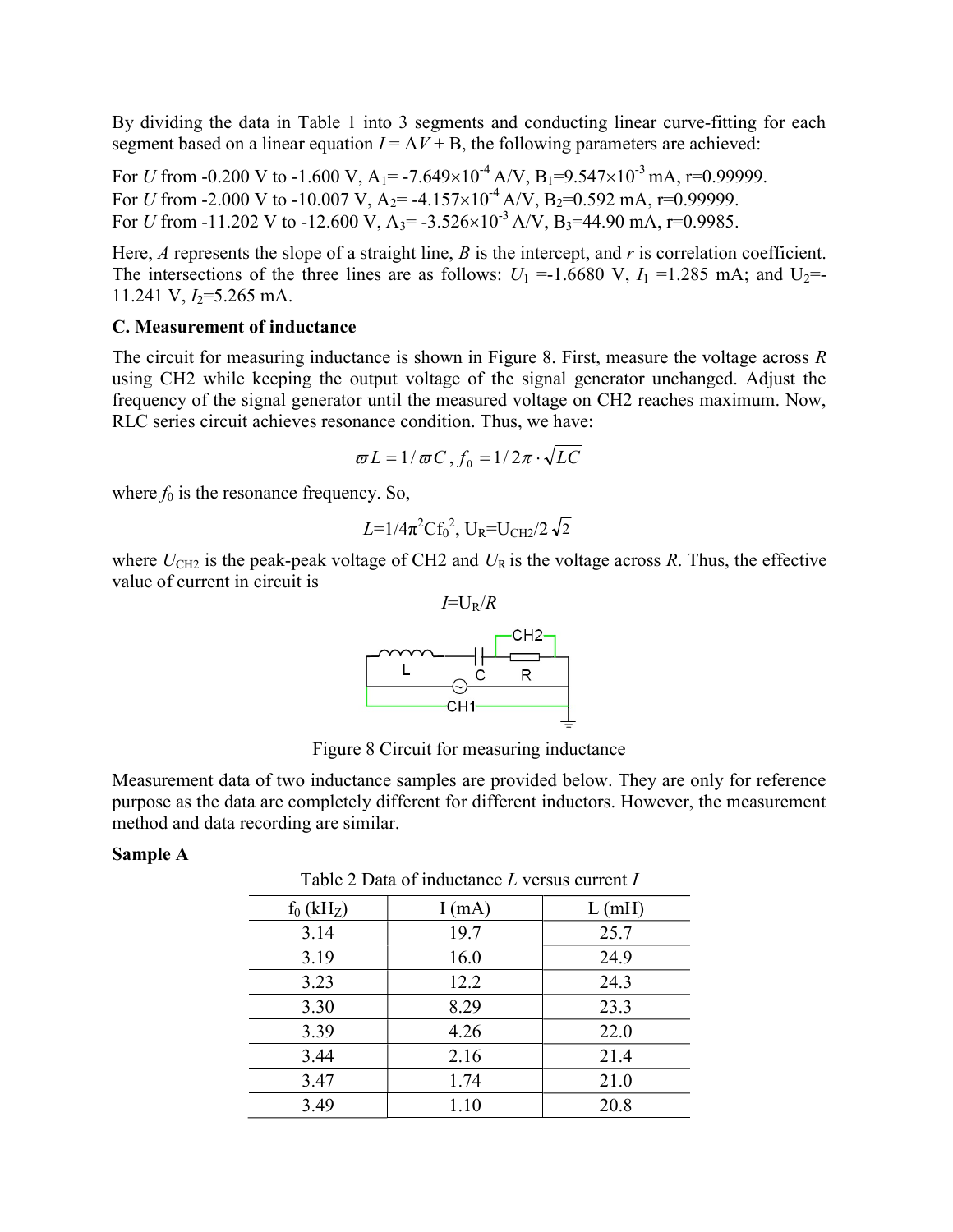

Figure 9 Inductance L versus current I of sample A

It can be seen from the data in Table 2 that inductance,  $L$ , increases with an increase of current I, meaning that there is a magnetic core in the inductor.

#### Sample B

| Value |  |  |
|-------|--|--|
| 100.0 |  |  |
| 12.0  |  |  |
| 42.4  |  |  |
| 1.995 |  |  |
| 29.6  |  |  |
| 33.3  |  |  |
|       |  |  |

Table 4 Data after changing voltage of signal generator

| Parameter                             | Value |  |
|---------------------------------------|-------|--|
| $R(\Omega)$                           | 100.0 |  |
| $U_{\text{CH2}}\left(\text{V}\right)$ | 4.00  |  |
| I(mA)                                 | 14.1  |  |
| $f_0$ (kHz)                           | 2.038 |  |
| L(mH)                                 | 28.3  |  |

Table 5 Inductance L versus current I

| $U_{CH2} (V)$ | I(mA) | $f_0(kH_Z)$ | L(mH) |
|---------------|-------|-------------|-------|
| 12.0          | 42.4  | 1.995       | 29.6  |
| 10.0          | 35.5  | 1.980       | 30.1  |
| 8.00          | 28.3  | 1.982       | 30.0  |
| 6.00          | 21.2  | 2.000       | 29.5  |
| 4.00          | 14.1  | 2.038       | 28.3  |
| 2.00          | 7.07  | 2.110       | 26.5  |